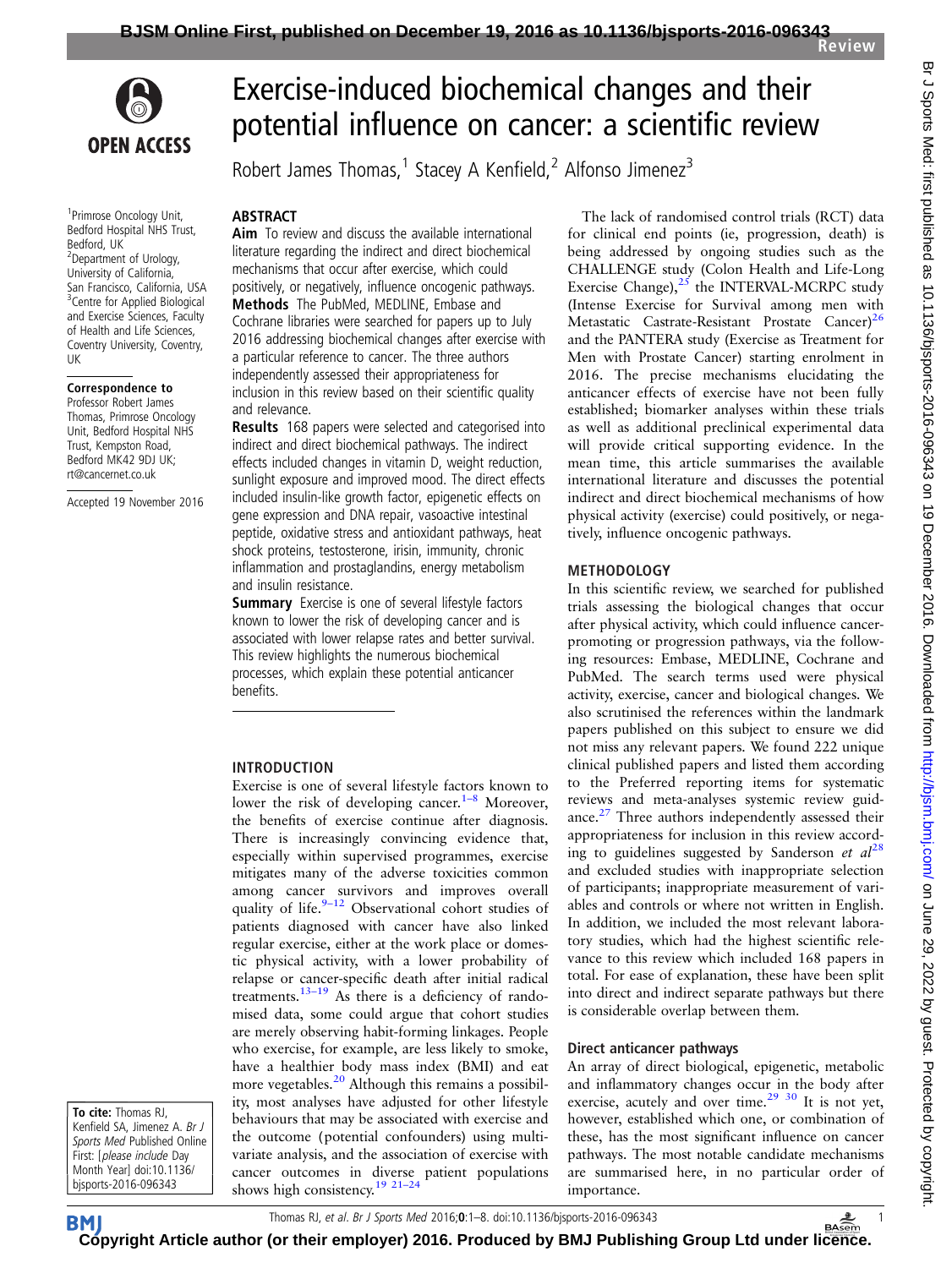Insulin-like growth factor (IGF-1) and its binding proteins, insulin-like growth factor-binding proteins (IGFBPs), have a central role in the regulation of cell growth. After binding to its receptor tyrosine kinase, IGF-1 activates several signalling pathways, leading to the inhibition of apoptosis, the promotion of cell growth and angiogenesis.<sup>[31](#page-5-0)–33</sup> Higher levels of IGF-1 would therefore be expected to increase tumour growth, and have been reported to be associated with a greater cancer risk.<sup>[34 35](#page-5-0)</sup> An inverse relationship is reported with IGFBP3 levels although this effect has not been confirmed in all studies. $36$  Exercise has been shown to increase the levels of IGFBP3 and lower IGF-1, and in a large prospective cohort study of 41 528 participants, this was associated with a 48% reduction of cancer-specific deaths.[29](#page-5-0) Decreased levels of IGF-1 in physically active patients have also been linked to an improved survival. $3^{\circ}$ 

Epigenetic effects on gene expression, DNA repair and telomere length: Exercise can influence the phenotype expression of inherited genes via epigenetic biochemical alterations to chromosomes, such as histone modifications, DNA methylation, expression of microRNAs (miRNAs) and changes of the chromatin structure.<sup>38</sup> <sup>39</sup> Which of these epigenetic changes that have the most influence on cancer remains uncertain.<sup>38</sup> 39 A prospective pilot trial involving men with low-risk prostate cancer found a set of RAS family oncogenes (RAN, RAB14 and RAB8A) to be downregulated after a healthy exercise and life-style programme.<sup>[40](#page-5-0)</sup> In the prostate, RAN (ras-related nuclear protein) may function as an androgen receptor coactivator, and its expression is increased in tumour tissues.<sup>[40](#page-5-0)</sup> Another study involving men on active surveillance, showed that 184 genes were differentially expressed between individuals who engaged in vigorous activity compared with sedentary individuals. Genes particularly sensitive to exercise included those involved in signalling cell cycling and those supporting DNA repair including BRCA1 and BRCA2 via histone deacetylase and miRNA pathways.[41 42](#page-5-0) The same upregulation of BRCA expression following exercise has been demonstrated in the rat mammary gland and clinically in women who were BRCA1 or BRCA2 mutation carriers.[43 44](#page-5-0) Markers of an improved cellular repair process were also reported in a study, $45$  which showed that exercise upregulated the key regulator gene p53 and by doing so, encourages damaged cells to repair or if not possible, self-destruct.<sup>43</sup> <sup>45</sup>

Telomeres, the sequences of nucleotides at the end of the chromosomes that protect their integrity, are shortened with each cell division, so telomere length correlates with biological age.<sup>[39](#page-5-0)</sup> Exercise has epigenetic effects on the telomere as well, which help to prevent its deregulation by protecting it from transcription errors caused by transcription of non-coding RNA, which occur during cell division.<sup>[39](#page-5-0)</sup> In a clinical study involving men with early prostate cancer, those regularly exercising and eating healthily had longer telomeres and reduced prostatespecific antigen progression compared with sedentary controls with less healthy diets.<sup>4</sup>

Vasoactive intestinal peptide (VIP) is a neuropeptide that increases proliferation, survival, androgen resistance and de-differentiation in human breast and prostate cancer cells lines.<sup>47–[49](#page-5-0)</sup> Serum VIP has been shown to transiently increase after acute exercise.<sup>[49 50](#page-5-0)</sup> For example, in an experiment involving 30 min of bicycle riding, increased levels were detected for ∼20 min, although the rise was higher if the individual was sleep-deprived and lower if adequate glucose levels were maintained. $51$  This transient rise leads to the production of natural anti-VIP antibodies which explains the observation that indivi-duals who regularly exercise have lower VIP titres.<sup>[52](#page-5-0)</sup> Patients with breast and prostate cancer have been found to have higher

VIP titres compared with matched pairs in the general population without cancer.<sup>52</sup> <sup>53</sup>

Oxidative stress and antioxidant pathways: Exercise, particularly if strenuous, produces reactive oxidative species (ROS) that, if significant, increases oxidative stress on DNA, which could potentially contribute to the initiation and progression of cancer.<sup>54 55</sup> In response to this transient increase in ROS, especially after regular training, an adaptive upregulation of antioxidant genes occurs which results in greater production of antioxidant enzymes such as superoxide dismutase, glutathione and catalase.<sup>[56](#page-5-0)–58</sup> In a pilot study at the University of California, men who participated in ≥3 hours/week of vigorous physical activity had greater expression of the nuclear factor erythroid 2-related factor 2 (Nrf-2) in their normal prostate tissue compared with men who did less physical activity. The Nrf-2 protein stimulates the production of antioxi-dant enzymes and activation of other protective genes.<sup>[41](#page-5-0)</sup> Other studies have confirmed that trained individuals also have greater levels of antioxidant enzymes which would potentially increase their defence against environmental and ingested oxidising carcinogens[.55 57 59 60](#page-5-0) If nutritional deficiencies exist to impair the production of antioxidant enzymes or strenuous exercisers are elderly, where this adaptive process is known to be slower, there is a danger that strenuous exercise could do more harm than good.<sup>57 60</sup> It is important, therefore, that attention is given to nutritionally healthy polyphenol-rich foods that enhance upregulation of antioxidant enzymes.<sup>9</sup> 56 57 59 60

Heat shock proteins (HSPs) are produced in tissues, in response to a wide variety of physiological and environmental insults including infection, hypoxia, hyperthermia, dexamethasone and chemotherapy. $61 62$  They have cytoprotective functions including blocking apoptosis and allowing the cell to survive potentially lethal events; hence, they are substantially overex-pressed following a myocardial infarction.<sup>[56](#page-5-0)</sup> They are also increased acutely following a bout of exercise.<sup>[56 61 63](#page-5-0)</sup> This acute rise in HPS is significantly lower in trained athletes and is most pronounced after severe anaerobic exercise, especially if the par-ticipant is previously unfit.<sup>[56 61 63](#page-5-0)</sup> An increase in HSP is the hypothesised mechanism for exercise in protecting the heart in numerous animal studies and clinically in women with breast cancer receiving adjuvant anthracycline-based chemotherapy regimens who are physically active.<sup>[61 64](#page-5-0) [65](#page-6-0)</sup> An increase in HPS is also the suggested mechanism for exercise in reducing cognitive impairment during chemotherapy, by protecting the astrocytes and supportive cells within the brain. $66$ 

There is a potential downside to this adaptive pathway, as cancer cells have learnt to harness the antiapoptotic properties of HSP, and hence HSP are markedly overexpressed in several cancer types. $\frac{63}{9}$  $\frac{63}{9}$  $\frac{63}{9}$  Some cancers have even become HSP-dependent for their survival, which makes them an interesting potential therapeutic target. $67$  Whether exercise increases HSP to a clinically meaningful level to protect cancers cells is not yet known, although the addition of very high levels of HSP to cell lines in one laboratory experiment did increase resistance to anthracyclines.<sup>[68](#page-6-0)</sup> As cancer cells produce their own HSP in high quantities, it is unlikely that the changes in serum HSP after exercise have any influence on intratumoural levels. $65$  This is supported by a recent experiment in mice that reported a better cancer response to adriamycin with concomitant exercise.<sup>[64](#page-5-0)</sup> Nevertheless, further research is needed in humans to confirm whether it is appropriate to advise patients, who are unaccustomed to rigorous activities, to perform anaerobic exercise just before or imme-diately after chemotherapy.<sup>[69](#page-6-0)</sup>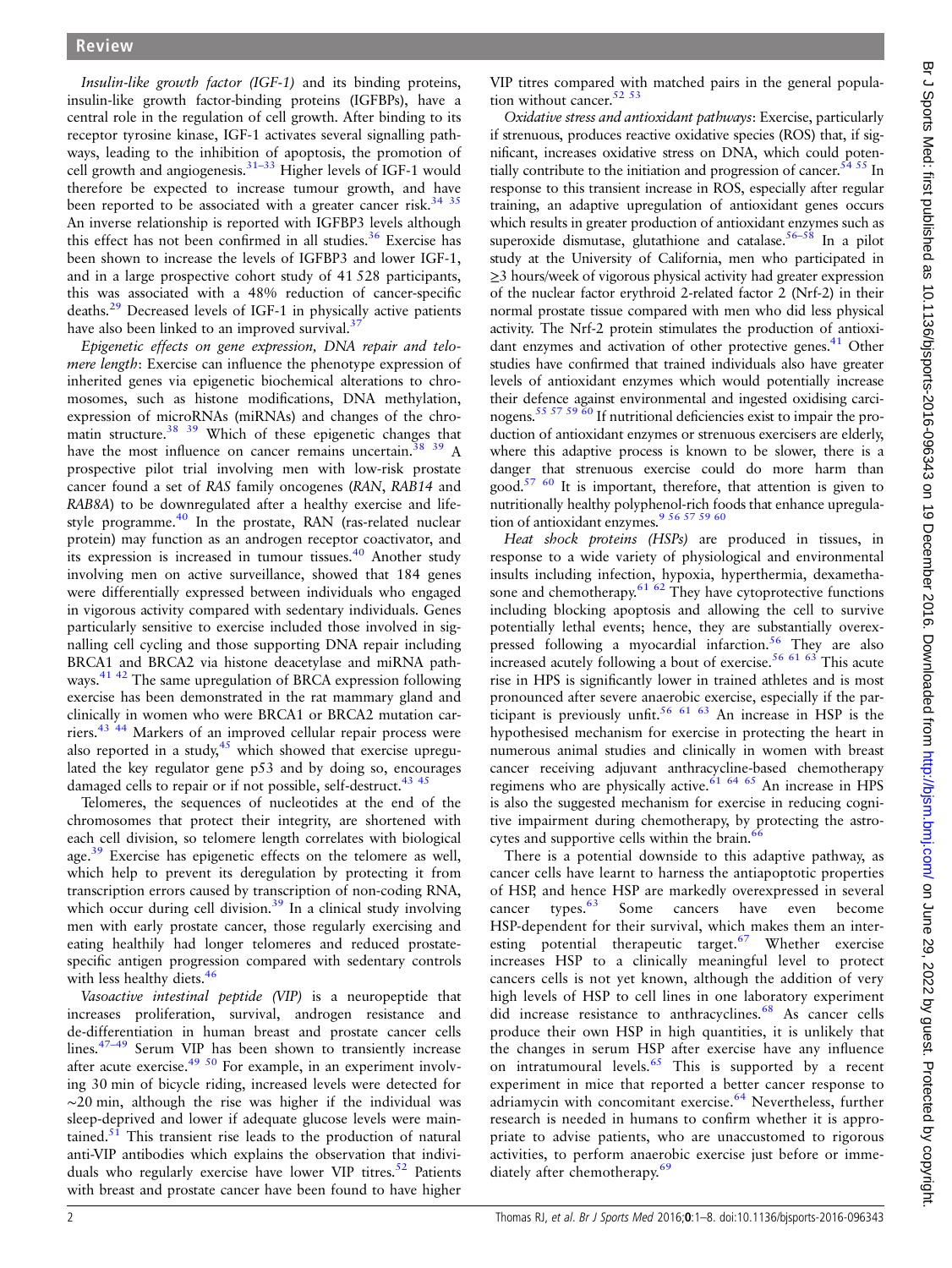Testosterone: High levels of androgens are associated with a higher incidence of prostate cancer,<sup>[70](#page-6-0)</sup> but what happens to testosterone after exercise is complex and depends on the underlying level of fitness, exercise intensity and even mood at the time of training. $71$  It is widely stated that serum testosterone increases immediately after vigorous exercise, $71-73$  $71-73$  but this has not been confirmed in all studies.<sup>[74 75](#page-6-0)</sup> This effect also appears to be very short-lived, around 15 min to an hour after exercise with levels returning to pre-exercise levels by 2 hours.<sup>72 76</sup> 77 It is also often quoted that resistance training increases testosterone more than endurance exercises but there is very little to substantiate this in the literature. In fact, endurance exercise and resistance training have been reported to cause a transient increase in testosterone levels in men and women in a number of studies.<sup>[71](#page-6-0)–73</sup> <sup>76</sup> It is important to note that these studies report that testosterone-binding protein also rises with exercise so the free, biologically active, testosterone proportion changes little.<sup>[78](#page-6-0)</sup> Furthermore, this transient testosterone rise has not been reported in men over 55 years, when men are at increased risk of prostate cancer.<sup>[74 75](#page-6-0)</sup> More importantly, over time, regular moderate or intense exercise actually lowers testosterone as well as luteinising hormone and follicle-stimulating hormone due to a negative feedback mechanism and this can be a symptomatic issue for trained athletes.<sup>71 72 79</sup>  $80$  This effect has been observed clinically following 30-day, 12-week and 12-month programmes.[71 73 79 81](#page-6-0) There are some studies reporting that a healthy lifestyle, including exercise, delayed the natural age-related decline in testosterone but this was only linked to obesity, metabolic syndrome, diabetes and dyslipidaemia, which causes testosterone deficiency.[82](#page-6-0) Current studies are inconclusive as to whether exercise further lowers serum androgen levels in men already taking androgen deprivation therapy  $(ADT)$ ,  $83$ although this is further complicated by inadequate methods for measuring testosterone levels in very low ranges.<sup>84</sup>

Irisin is a type I trans-membrane messenger protein, which is produced in muscle cells in response to exercise.<sup>[85](#page-6-0)</sup> One study reported that higher levels were linked to more favourable breast cancer prognostic risk at diagnosis.<sup>86</sup> In laboratory studies, irisin significantly reduced cancer cell proliferation, migration and viability in malignant cancer cell lines, without affecting non-malignant cells.<sup>[87](#page-6-0)</sup> In another study, irisin enhanced the cytotoxic effect of the chemotherapy agent, doxorubicin, when added to malignant breast cells, which again was not observed in non-malignant cells.<sup>[87](#page-6-0)</sup> This reduction in malignant potential of irisin, however, was not observed with colon, thyroid and oesophageal cancer cell lines.<sup>[88](#page-6-0)</sup> Furthermore, reports questioned the existence of circulating human irisin as it was felt that human irisin antibodies used in commercial ELISA kits lacked required specificity.<sup>[89](#page-6-0)</sup> However, a recent experiment used tandem mass spectrometry to compare irisin levels between sedentary participants and those following aerobic interval training, so the antibody shortcomings were circumvented, and they found a significant difference.<sup>9</sup>

Immunity: During exercise, increased levels of catecholamines stimulate the recruitment of leucocytes into the peripheral blood, resulting in increased concentrations of neutrophils, lymphocytes and monocytes, including natural killer (NK)-cells, CD4+ T cells and B cells, and potentially improve immune sur-veillance against cancer.<sup>[91 92](#page-6-0)</sup> On the other hand, if exercise is too strenuous for that individual, it is followed by decreased concentrations of lymphocytes and impaired cellular-mediated immunity.<sup>[93](#page-6-0)</sup> As a consequence, in another study there was an increase in risk of an infection in the weeks following a competi-tive ultra-endurance running event.<sup>[94](#page-6-0)</sup> Following moderate

exercise regimes, however, particularly with regular training, most long-term studies suggest exercise improves immune function in all age groups.  $91.92$  Its benefits are particularly clinically relevant in the elderly whose immune function is becoming less efficient,<sup>[95 96](#page-6-0)</sup> or obese individuals whose NK-cell numbers in blood and in solid organs, together with their cytotoxicity and cytokine secretion, are reduced.<sup>97</sup> This also implies a benefit for individuals with impaired immunity after cancer treatments, but these studies have yet to be conducted. $58$ 

Chronic inflammation and prostaglandins: Although an inflammatory response is an important part of a healthy innate immunity, persistent low-grade increased chronic inflammatory activity is associated with age-related diseases such as Alzheimer's disease and atherosclerosis.<sup>[98 99](#page-6-0)</sup> Higher levels of inflammatory markers have also been found to be associated with cancer incidence, more advanced cancers at presentation and an increased risk of cancer-specific mortality.<sup>99-[102](#page-6-0)</sup> Markers of chronic inflammation are higher among individuals who are overweight, sedentary, those with poor diets, type II diabetes and the elderly.<sup>96</sup> <sup>103</sup> One reason for this stems from overcompensation of an ailing immune system trying to maintain immu-nosenescence.<sup>[93 95 96](#page-6-0)</sup> In these groups, poor interleukin (IL)-2 production leads to a decreased cytotoxic capacity of NK and T lymphocytes on a 'per cell' basis. To compensate for this, higher levels of inflammatory biomarkers such as C reactive protein, tumour necrosis factor (TNF), IL-6, cytokine antagonists and acute phase proteins are produced which increase concentrations of NK cells and T cells.<sup>93 95 96</sup> 103 104 Exercise is known to enhance NK cell activity and increase T-cell production reducing the need for the immune system to compensate by increasing circulating inflammatory biomarkers.[83 91 92 105](#page-6-0)

Another reported mechanism concerns a mediator in the inflammatory pathway called apoptosis-associated speck-like protein containing a caspase recruitment domain (ASC).<sup>38 45</sup> ASC activates procase-1, which in turn activates the release of ILs and other inflammatory cytokines including TNF. The transcription status of the ASC gene is influenced by the epigenetic factors mentioned above, particularly methylation. Regular exercise upregulates the methylation of ASC, resulting in decreased activity of the gene in human monocytes.<sup>[39](#page-5-0)</sup>

Prostaglandins, which are biologically active lipids generated from arachidonic acid via the enzyme cyclo-oxidase (COX), also have an influence on chronic inflammation and carcinogenesis. The COX-1 enzymes are present in normal tissues and upregulate in response to trauma, infection or chemical injury, increasing prostaglandins, which in turn triggers an appropriate inflammatory cascade as part of a healthy immune response. COX-2 is also induced by cytokine growth factors but has higher expression in many tumours.<sup>[106](#page-6-0)</sup> Chronically increased overproduction of prostaglandins, generated via COX-2, has been implicated in cancer progression, apoptosis, invasion, angiogenesis and metastases.<sup>107</sup> <sup>108</sup> Anti-inflammatory drugs and salicylates found in painkillers and fresh vegetables<sup>[108](#page-6-0)</sup> have been shown to reduce COX-2 activation of prostaglandins which could explain their reported anticancer properties.<sup>[109](#page-6-0)-111</sup> Moderate, regular and non-traumatic exercise also reduces serum prostaglandin levels. $112$  113 For example, a study involving biopsies of rectal mucosa showed that leisure-time physical activity was inversely associated with prostaglandin-2 concentration (PGE<sub>2</sub>). Overweight individuals (BMI>25 kg/m<sup>2</sup>) also had increased mucosal concentrations. Most importantly, an increase in activity level from 5.2 to 27.7 MET-hours per week was associated with a 28% decrease in mucosal  $PGE<sub>2</sub>$  even before weight loss.<sup>[114](#page-6-0)</sup> This was confirmed in another study from Italy; subjects

Br J Sports Med: first published as 10.1136/bjsports-2016-096343 on 19 December 2016. Downloaded from http://bjsm.bmj.com/ on June 29, 2022 by guest. Protected by copyright Br J Sports Med: first published as 10.1136/bjsports-2016-096343 on 19 December 2016. Downloaded from <http://bjsm.bmj.com/> on June 29, 2022 by guest. Protected by copyright.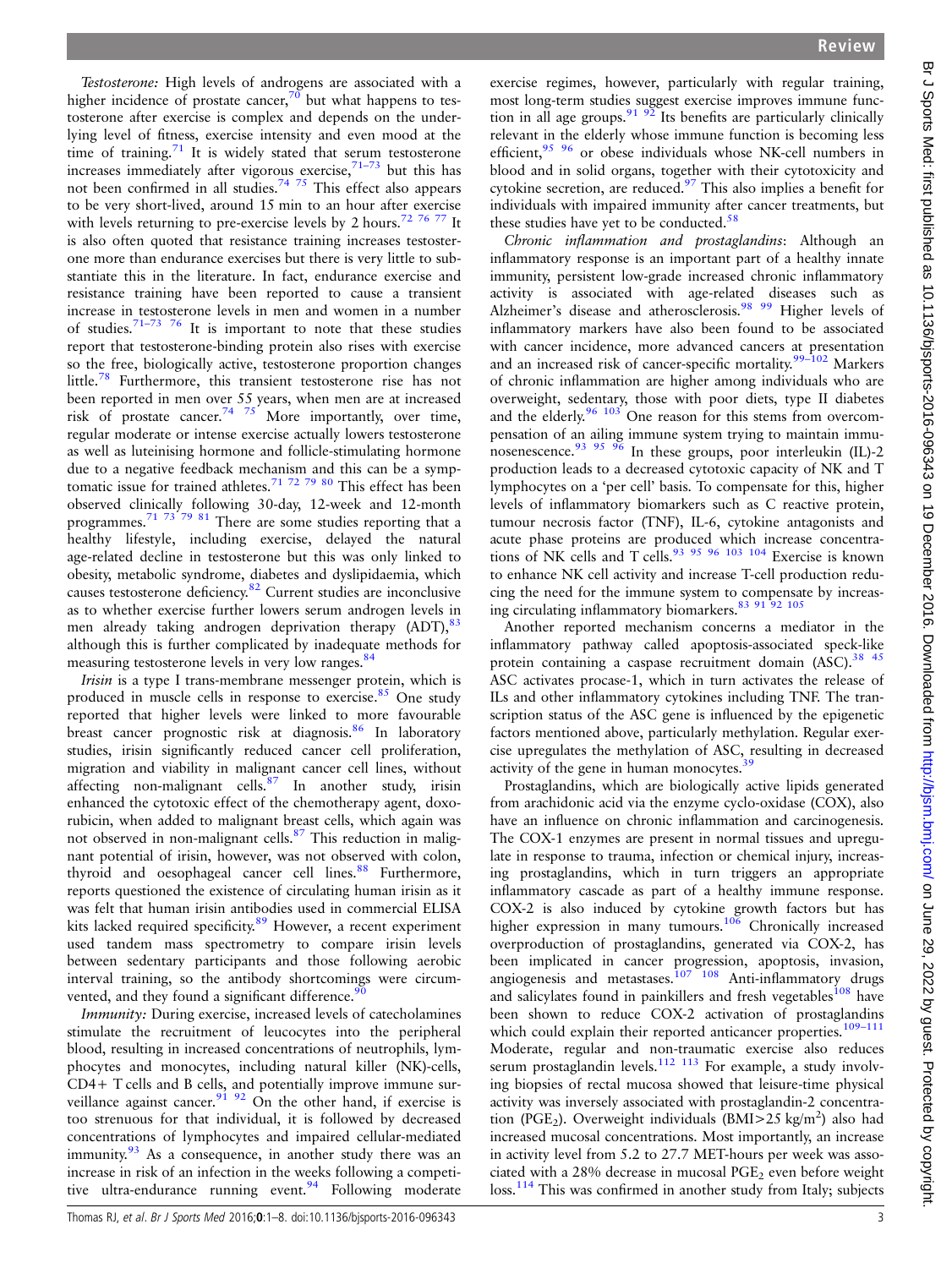Table 1 Mainly direct biochemical changes related to exercise

| Class of effect                               | Effector molecule or gene                                                             | Effect of exercise on effector molecule or gene                                                                                                                                                                                                                                                    |
|-----------------------------------------------|---------------------------------------------------------------------------------------|----------------------------------------------------------------------------------------------------------------------------------------------------------------------------------------------------------------------------------------------------------------------------------------------------|
| Cell growth regulators                        | $IGF-1$<br>IGFBP3                                                                     | Decreased levels <sup>32-36</sup><br>Increased levels <sup>35</sup> 36                                                                                                                                                                                                                             |
| Proteins involved in DNA damage repair        | BRCA1<br>BRCA <sub>2</sub>                                                            | Increased expression <sup>41-44</sup><br>Increased expression <sup>41-44</sup>                                                                                                                                                                                                                     |
| Androgen receptor coactivators                | RAS family oncogenes                                                                  | Suppressed activity <sup>40</sup>                                                                                                                                                                                                                                                                  |
| Regulators of apoptosis and cell cycle arrest | P53<br>Heat shock proteins                                                            | Enhanced activity <sup>43-45</sup><br>Enhanced activity <sup>55 61-66</sup>                                                                                                                                                                                                                        |
| Hormonal systems                              | Oestrogen<br>Testosterone<br><b>VIP</b><br>Leptin<br><b>Irisin</b><br><b>Resistin</b> | Reduced activity <sup>29</sup> 70 117 125-143<br>Transient rise then reduced activity <sup>70-84</sup><br>Transient rise then reduced activity <sup>49 51–53</sup><br>Reduced activity <sup>133 138–142 144</sup><br>Enhanced activity <sup>85-90</sup><br>Reduced activity <sup>123</sup> 124 145 |
| Immune system components                      | Natural killer cells<br>White cells                                                   | Enhanced activity <sup>91-97</sup><br>Enhanced activity <sup>91-94</sup>                                                                                                                                                                                                                           |
| Inflammation                                  | C reactive protein, interleukin-6, TNF $\alpha$<br>Prostaglandins<br>$COX-2$          | Reduced activity <sup>93-102</sup><br>Reduced activity <sup>106-114</sup><br>Reduced activity <sup>106-114</sup>                                                                                                                                                                                   |
| Oxidative stress and antioxidant pathways     | Glutathione, catalase and superoxide dismutase                                        | Increased activity <sup>55</sup> 57 59 60                                                                                                                                                                                                                                                          |

COX-2, cyclo-oxidase-2; IGF, insulin-like growth factor; IGFBP, insulin-like growth factor-binding protein; TNF, tumour necrosis factor; VIP, vasoactive intestinal peptide.

with type 2 diabetes and the metabolic syndrome, which showed that the anti-inflammatory effects of exercise were inde-pendent of achieving weight loss.<sup>[115](#page-6-0)</sup>

Energy metabolism and insulin resistance: It has long been established that exercise reduces plasma insulin levels leading to increased insulin sensitivity in volunteers and athletes, but more recently this biochemical response has been reported in exercise intervention studies involving breast cancer survivors.<sup>116</sup> <sup>117</sup> Likewise, a number of RCTs have shown that exercise improves insulin sensitivity and glucose metabolism even in men receiving ADT, who have a significant risk of metabolic syndrome,  $118$   $119$ including adiposity and increased lipids and sarcopenia[.120 121](#page-6-0) Hyperglycaemia and hyperinsulinaemia secondary to insulin resistance are associated with an increased risk of cancer, poorer prognostic features at presentation, higher risk of relapse after initial treatments and more rapid progression in men with castration-resistant prostate cancer.<sup>[32](#page-5-0) 99</sup> <sup>117</sup> <sup>120</sup> <sup>122</sup> In addition, high levels of C peptide, a marker of insulin secretion, are associated with a more than twofold increased risk of prostate cancer-specific mortality. $36$  One contributory factor for these worse outcomes may be resistin, also known as adipose tissuespecific secretory factor, which is a cysteine-rich adipose-derived peptide hormone that increases with insulin resistance through AMP kinase downregulation. Resistin is known to upregulate proinflammatory cytokines, which act via the nuclear factor kappa-light-chain-enhancer of activated B cells (NFκb) pathway to increase transcription of proteins involved in cell proliferation, inflammation and antiapoptosis.[123 124](#page-7-0)

#### Indirect anticancer pathways

Several non-direct factors contribute to anticancer biochemical benefits of exercise. As displayed in tables 1 and 2, there is overlap between direct effects of exercise and indirect effects gained from weight reduction particularly via leptin, adiponectin oestrogen and inflammatory markers but for clarity they have also been included in this section along with improvements in serum lipids, sunlight exposure and elevated mood:

Obesity, oestrogen, leptin and the effects of weight reduction: The neuropeptide cytokine leptin and sex hormone oestrogen are generated in fat cells, so overweight, particularly postmenopausal women, have higher endogenous levels.<sup>125</sup> <sup>144</sup> Leptin is known to promote breast cancer directly and independently, as well as through involvement with the oestrogen and insulin signalling pathways, via enhanced angiogenesis and cell proliferation[,164](#page-7-0) which explains the links between higher levels of leptin, adiposity and hormone-related cancers such as breast, prostate and ovary cancer.<sup>[29](#page-5-0) [70 117](#page-6-0) 126-[128 144](#page-7-0)</sup> Conversely, serum concentration of another adipokine cytokine, adiponectin, is inversely correlated with adiposity, breast and prostate cancer risk most likely because it has anti-inflammatory properties.<sup>[129](#page-7-0)-131</sup> Furthermore, adiponectin also suppresses inactivation of nitric oxide which dose-dependently diminishes an increased tendency of tumour cell-induced platelet aggregation[.132](#page-7-0) Tumour cell-induced platelet aggregation increases metastatic potential by 'cloaking' tumour cells with adherent platelets, protecting them from NK-cell-mediated killing.[133](#page-7-0)

A number of studies have shown that exercise programmes help individuals to lose weight<sup>[16](#page-5-0)</sup> <sup>134–[136](#page-7-0)</sup> and some of these demonstrated that weight reduction resulted in lower serum sex hormones and leptin levels.<sup>[137](#page-7-0)</sup> It is unlikely, however, that a reduction in adiposity is a major anticancer mechanism because exercise programmes, at best, only usually show a modest

| activity          |                           |                                           |
|-------------------|---------------------------|-------------------------------------------|
|                   | pathway                   | <b>Effect</b>                             |
| Sunlight exposure | Vitamin D                 | Higher <sup>146-151</sup>                 |
|                   | Circadian rhythm          | Improved <sup>152</sup> 153               |
| Weight loss       | Oestrogen                 | Lower <sup>29</sup> 70 117 125-143        |
|                   | Leptin                    | Lower <sup>133</sup> 138-142              |
|                   | Insulin resistance        | Greater <sup>32</sup> 116-120 122         |
|                   | Triglycerides/cholesterol | Lower <sup>154-156</sup>                  |
|                   | Adiponectin               | Higher <sup>129-132</sup>                 |
|                   | <b>Platelets</b>          | Reduces                                   |
|                   |                           | aggregation <sup>132</sup> <sup>133</sup> |
| Mood              | Endorphins                | Increased release <sup>157-161</sup>      |
|                   | <b>Monoamines</b>         | Higher levels <sup>162</sup> 163          |
|                   |                           |                                           |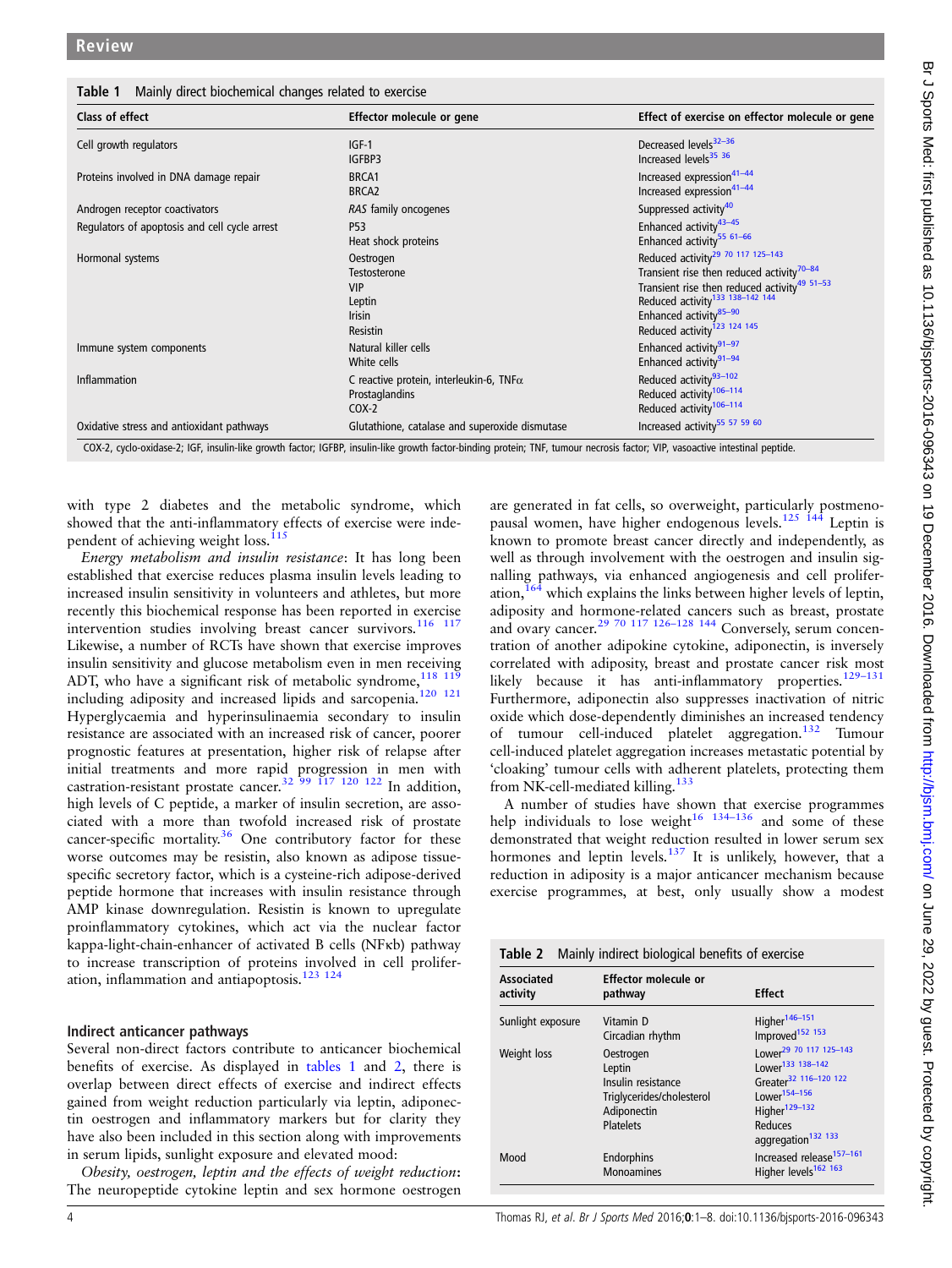<span id="page-4-0"></span>reduction in weight. $136$   $138-140$  Furthermore, there is evidence that even before weight reduction occurs, exercise directly lowers serum oestrogen and leptin levels and raises adiponectin levels independent of weight loss.[137 139 141 142](#page-7-0) In one clinical study, this was quantified as every 100 min of exercise giving a 3.6% lowering of serum oestrogen.<sup>[143](#page-7-0)</sup>

Exercise and dietary modification help weight control and lower serum triglycerides, total cholesterol, and improve the ratio of high density lipoprotein to low density lipoprotein.<sup>143</sup> Epidemiological studies have suggested that high levels of cholesterol in the blood are associated with increased risk of cancer and progression of cancer.154–[156](#page-7-0)

Vitamin D levels and sunlight exposure: These are both higher among those who exercise outdoors regularly $146$  as UV-B radiation's interaction with the skin produces most of the body's required vitamin D. Excess sunlight, particularly associated with sunburn, is the main cause of epithelial skin damage, premature ageing and skin cancers and clearly should be avoided. On the other hand, regular sensible sun exposure has an anticancer property by maintaining adequate serum vitamin D levels.<sup>146</sup> The mechanism by which vitamin D influences the incidence and progression of cancer is thought to be due to calcitriol's effect on cellular proliferation, differentiation and apoptosis.<sup>[147](#page-7-0)–</sup>  $149$  The vitamin D receptor is highly expressed in epithelial cells known to be at risk of carcinogenesis, such as the breast, skin and prostate.<sup>[125](#page-7-0)</sup> Higher vitamin D levels are associated with lower colorectal, breast and prostate cancer mortality.<sup>150</sup> <sup>151</sup> <sup>165</sup> [168](#page-7-0) Despite this, a direct causational link has not been established nor has any benefit of correcting vitamin D levels with supplementation; important limitations regarding the dose, adherence and induction period could explain these findings.<sup>15</sup> Sunlight exposure, independent of vitamin D levels, has been linked to a lower incidence of prostate cancer.<sup>[152](#page-7-0)</sup> It has been postulated that the benefit of sunlight exposure may be mediated through vitamin D and other pathways and mechanisms such as modulation of the immune system and the circa-dian rhythm.<sup>[153](#page-7-0)</sup>

Psychological well-being: As well as being distressing, anxiety and depression have been linked to reduced survival following radical cancer treatments.<sup>[62](#page-5-0) [157](#page-7-0)</sup> Of note, a large prospective cohort study from California reported that 4.6% of 41 000 men, who were clinically depressed after prostate cancer diagnosis, had a 25% reduction in disease-specific survival compared with non-depressed men.<sup>[158](#page-7-0)</sup> Another trial involving individuals from Korea with head and neck cancer reported similar findings.[145](#page-7-0) Regular exercise, especially if in groups and combined with relaxation, mindfulness and healthy eating programmes have been shown to help alleviate mood, and reduce anxiety and fear of relapse.<sup>[25](#page-5-0)</sup>  $159-162$  The mechanism by which exercise helps fight depression has not yet been firmly established but hypotheses include increased endorphin and monoamine release, mental distraction, rises in core temperatures and better compliance to medical interventions.<sup>145</sup> <sup>158</sup> <sup>159</sup> In addition, light exposure, which increases with outdoor exercise, has been linked to a reduction in non-seasonal depressive disorders.<sup>163</sup>

In conclusion, clinical studies suggest a significant benefit for regular exercise after cancer for improving well-being and disease outcomes.[30](#page-5-0) The most feasible biochemical pathways, supporting a direct and indirect anticancer mechanism of action, have been summarised in this article but there are likely to be others yet to be reported. It also remains unclear which of these mechanism has the most important role, or whether they vary by person or by disease. Although they have been subclassified, for ease of explanation in this article, they are clearly inter-related, especially

Review

the inflammation, immunity and insulin resistance pathways. In the UK, despite these benefits, which are being highlighted by patient advocacy groups and charities, levels of exercise after cancer remain poor,  $169$  while funding for a national exercise programme has been hampered by the shortage of RCTs. Given the magnitude of the potential benefits of exercise, more multicentre RCTs evaluating disease outcomes, combined with biochemical determinants, are clearly needed. The forthcoming INTERVAL and PANTERA studies and ongoing CHALLENGE study are most welcomed.

#### What are the findings?

- $\triangleright$  This is a comprehensive and up-to-date understanding of the biological effects of exercise which may affect cancer.
- ▶ This review highlights the shortfalls in knowledge and understanding of exercise biochemistry.
- ▶ An investigation of the biological processes which may affect cancer.

How might it impact on clinical practice in the near future?

- ▸ Provide a detailed understanding of cancer and exercise, essential for clinical trial development.
- ▸ A useful summary of the effects of exercise for exercise scientists and oncologists interested in cancer rehabilitation.
- ▶ This summary provides the biological evidence to help motivate patients into exercise programmes.

#### Twitter Follow Robert Thomas [@#cancernetuk](http://twitter.com/#cancernetuk)

Contributors RJT was the main researcher, data collector and writer of this review paper. Substantial additions and editing was made by SAK, with minor editing by AJ.

Competing interests None declared.

Ethics approval Ethics Committee/Institutional Review Board approval has not been obtained, as this study does not involve human subjects.

Provenance and peer review Not commissioned; externally peer reviewed.

Data sharing statement There are no additional data for this scientific review relevant to data sharing.

Open Access This is an Open Access article distributed in accordance with the Creative Commons Attribution Non Commercial (CC BY-NC 4.0) license, which permits others to distribute, remix, adapt, build upon this work non-commercially, and license their derivative works on different terms, provided the original work is properly cited and the use is non-commercial. See: [http://creativecommons.org/](http://creativecommons.org/licenses/by-nc/4.0/) [licenses/by-nc/4.0/](http://creativecommons.org/licenses/by-nc/4.0/)

#### REFERENCES

- 1 Voskuil DW, Monninkhof EM, Elias SG, et al. Task force physical activity and cancer. Physical activity and endometrial cancer risk, a systematic review of current evidence. [Cancer Epidemiol Biomarkers Prev](http://dx.doi.org/10.1158/1055-9965.EPI-06-0742) 2007;16:639–48.
- Boyle T, Keegel T, Bull F, et al. Physical activity and risks of proximal and distal colon cancers: a systematic review and meta-analysis. [J Natl Cancer Inst](http://dx.doi.org/10.1093/jnci/djs354) 2012;104:1548–61.
- 3 Keimling M, Behrens G, Schmid D, et al. The association between physical activity and bladder cancer: a systematic review and meta-analysis. [Br J Cancer](http://dx.doi.org/10.1038/bjc.2014.77) 2014;110:1862–70.
- 4 Behrens G, Leitzmann MF. The association between physical activity and renal cancer: systematic review and meta-analysis. [Br J Cancer](http://dx.doi.org/10.1038/bjc.2013.37) 2013;108:798-811.
- 5 Wu Y, Zhang D, Kang S. Physical activity and risk of breast cancer: a meta-analysis of prospective studies. [Breast Cancer Res Treat](http://dx.doi.org/10.1007/s10549-012-2396-7) 2013;137:869-82.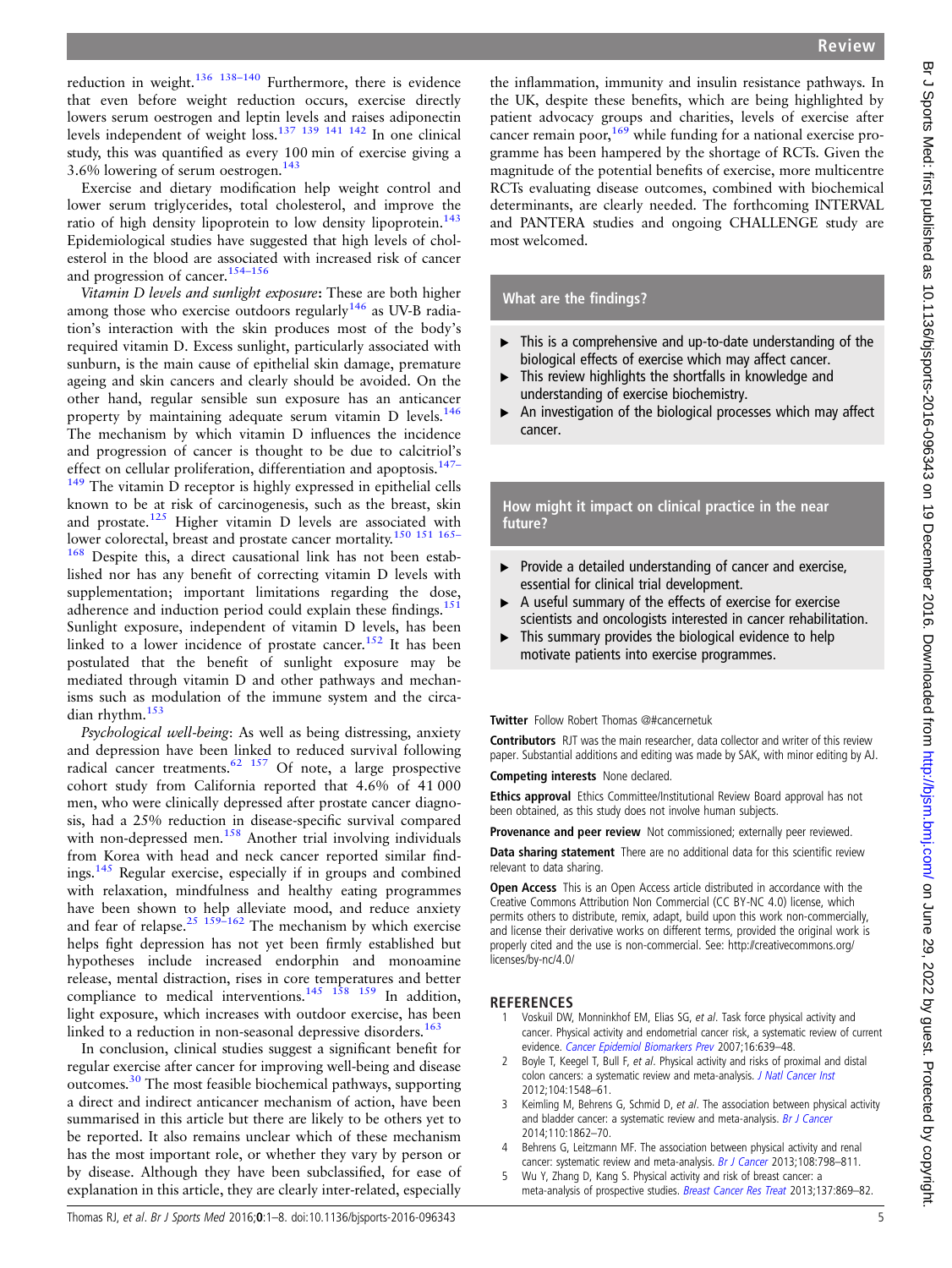# <span id="page-5-0"></span>Review

- 6 Kenfield S, Batista J, Jahn JL, et al. Development and application of a lifestyle score for prevention of lethal prostate cancer. [J Natl Cancer Inst](http://dx.doi.org/10.1093/jnci/djv329) 2016;108:djv329.
- Tardon A, Lee WJ, Delgado-rodriguez M, et al. Leisure-time physical activity and lung cancer: a meta-analysis. [Cancer Causes Control](http://dx.doi.org/10.1007/s10552-004-5026-9) 2005;16:389-97.
- 8 Thune I, Brenn T, Lund E, et al. Physical activity and the risk of breast cancer. [N Engl J Med](http://dx.doi.org/10.1056/NEJM199705013361801) 1997;336:1269–75.
- 9 Tomlinson D, Diorio C, Beyene J, et al. Effect of exercise on cancer-related fatigue: a meta-analysis. [Am J Med Rehabil](http://dx.doi.org/10.1097/PHM.0000000000000083) 2014;93:675–86.
- 10 Mishra SI, Scherer RW, Snyder C, et al. Exercise interventions on health-related quality of life for people with cancer during active treatment. [Cochrane Database](http://dx.doi.org/10.1002/14651858.CD008465.pub2) [Syst Rev](http://dx.doi.org/10.1002/14651858.CD008465.pub2) 2012:(8):CD008465.
- 11 Gerritsen J, Vincent A. Exercise improves quality of life in patients with cancer: a systemic review and meta-analysis of randomized controlled trials. [Brit J Sport Med](http://dx.doi.org/10.1136/bjsports-2015-094787) 2016;50:796–803.
- 12 Fong DYT, Ho JWT, Hui BPH, et al. Physical activity for cancer survivors: meta-analysis of randomised controlled trials. [Br Med J](http://dx.doi.org/10.1136/bmj.e70) 2012;344:e70.
- 13 Markes M, Brockow T, Resch K. Exercise for women receiving adjuvant therapy for breast cancer. [Cochrane Database Sys Rev](http://dx.doi.org/10.1002/14651858.CD005001.pub2) 2006;(4):CD005001.
- 14 McNeely M, Campbell K, Rowe B, et al. Effects of exercise on breast cancer patients and survivors: a systematic review and meta-analysis. [Can Med Assoc J](http://dx.doi.org/10.1503/cmaj.051073) 2006;175:34–41.
- 15 Holmes MD, Chen WY, Feskanich D, et al. Physical activity and survival after breast cancer diagnosis. [JAMA](http://dx.doi.org/10.1001/jama.293.20.2479) 2005;293:2479–86.
- 16 Irwin ML, Alvarez-Reeves M, Cadmus L. Exercise improves body fat, lean mass, and bone mass in breast cancer survivors. [Obesity \(Silver Spring\)](http://dx.doi.org/10.1038/oby.2009.18) 2009;17:1534–41.
- 17 Meyerhardt JA, Heseltine D, Niedzwiecki D, et al. impact of physical activity on patients with stage III colon cancer: findings from intergroup trial CALGB 89803. [J Clin Oncol](http://dx.doi.org/10.1200/JCO.2006.06.0863) 2006;24:3535–341.
- 18 Meyerhardt JA, Sato K, Niedzwiecki D. Dietary glycemic load and cancer recurrence and survival in patients with stage III colon cancer: findings from CALGB 89803. [J Natl Cancer Inst](http://dx.doi.org/10.1093/jnci/djs399) 2012;104:1702–11.
- 19 Kenfield S, Stampfer M, Giovannucci E, et al. Physical activity and survival after prostate cancer diagnosis in the Health Professionals Follow Up study. [J Clin Oncol](http://dx.doi.org/10.1200/JCO.2010.31.5226) 2011;29:726–32.
- 20 Spencer E, Appleby P, Davey G, et al. Diet and body mass index in 38 000 EPIC-Oxford meat-eaters, fish-eaters, vegetarians and vegans. [Int J Obes](http://dx.doi.org/10.1038/sj.ijo.0802300) 2003;27:728–34.
- 21 Ballard-Barbash R, Friedenreich CM, Courneya KS, et al. Physical activity, biomarkers, and disease outcomes in cancer survivors: a systematic review. [J Natl](http://dx.doi.org/10.1093/jnci/djs207) [Cancer Inst](http://dx.doi.org/10.1093/jnci/djs207) 2012;104:815–40.
- 22 Richman EL, Kenfield SA, Stampfer MJ, et al. Physical activity and risk of prostate cancer progression: data from the cancer of the prostate strategic urologic research endeavor. [Cancer Res](http://dx.doi.org/10.1158/0008-5472.CAN-10-3932) 2011;71:1-7.
- 23 Friedenreich CM, Wang Q, Neilson HK, et al. Physical activity and survival after prostate cancer. [Eur Urol](http://dx.doi.org/10.1016/j.eururo.2015.12.032) 2016;15:1241–5.
- 24 Bonn SE, Sjölander A, Lagerros YT, et al. Physical activity and survival among men diagnosed with prostate cancer. [Cancer Epidemiol Biomarkers Prev](http://dx.doi.org/10.1158/1055-9965.EPI-14-0707) 2015;24:57–64.
- 25 Courneya KS, Booth C, Gill S, et al. The colon health and life-long exercise change trial: a randomized trial of The National Cancer Institute of Canada Clinical Trials Group. [Curr Oncol](http://dx.doi.org/10.3747/co.v15i6.378) 2008;15:271–8.
- 26 Saad F, Kenfield S, Chan J, et al. Intense exercise for survival among men with castration resistant metastatic prostate cancer (INTERVAL—MRCPC). A Movember funded multicenter randomized controlled phase III Trial. Abstract ASCO JCO 2016 #163966
- 27 Moher D, Liberati A, Tetzlaff J, et al. The PRISMA Group. Preferred reporting items for systematic reviews and meta-analyses: the PRISMA statement[. Ann Intern Med](http://dx.doi.org/10.7326/0003-4819-151-4-200908180-00135) 2009;151:264–9.
- 28 Sanderson S, Tatt ID, Higgins JP. Tools for assessing quality and susceptibility to bias in observational studies in epidemiology: a systematic review and annotated bibliography. *[Int J Epidemiol](http://dx.doi.org/10.1093/ije/dym018)* 2007;36:666-76.
- 29 Haydon AM, Macinnis RJ, English DR, et al. The effect of physical activity and body size on survival after diagnosis with colorectal cancer. [Gut](http://dx.doi.org/10.1136/gut.2005.068189) 2006;55:62-7.
- 30 Thomas R, Holm M. The benefits of exercise after cancer—an international review of the clinical and microbiological benefits. Br J Med Pract 2014;1:2–9.
- 31 Yu H, Rohan T. Role of the insulin-like growth factor family in cancer development and progression. [J Natl Cancer Inst](http://dx.doi.org/10.1093/jnci/92.18.1472) 2000;92:1472-89.
- 32 Lubik AA, Gunter JH, Hollier BG, et al. IGF2 increases de novo steroidogenesis in prostate cancer cells. [Endocr Relat Cancer](http://dx.doi.org/10.1530/ERC-12-0250) 2013;20:173–86.
- 33 Freier S, Weiss O, Eran M, et al. Expression of the insulin-like growth factors and their receptors in adenocarcinoma of the colon. [Gut](http://dx.doi.org/10.1136/gut.44.5.704) 1999;44:704-8.
- 34 Palmqvist R, Hallmans G, Rinaldi S, et al. Plasma insulin-like growth factor, insulin-like growth factor binding protein, and colorectal cancer: a prospective study in northern Sweden. [Gut](http://dx.doi.org/10.1136/gut.50.5.642) 2002;50:642-6.
- 35 Ryan CJ, Haqq CM, Simko J, et al. Expression of insulin-like growth factor-1 receptor in local and metastatic prostate cancer. [Urol Oncol](http://dx.doi.org/10.1016/j.urolonc.2006.07.019) 2007;25:134-40.
- 36 Ma J, Pollak MN, Giovannucci E, et al. Prospective study of colorectal cancer risk in men and plasma levels of Insulin like growth factor (IGF)-1 and IGF binding protein-3. [J Natl Cancer Inst](http://dx.doi.org/10.1093/jnci/91.7.620) 1999;91:620–5.
- 37 Irwin ML, Smith AW, McTiernan A, et al. Influence of physical activity on mortality in breast cancer survivors: the health, eating, activity, and lifestyle study.  $J$  Clin [Oncol](http://dx.doi.org/10.1200/JCO.2007.15.9822) 2008;26:3958–64.
- 38 Friedenreich CM, Orenstein MR. Physical activity and cancer prevention: etiologic evidence and biological mechanisms. J Nutr 2002:132:3456S-64S.
- 39 Ntanasis-stathopoulos J, Tzanninis J, Philipou A, et al. Epigenetic regulation of gene expression induced by exercise. J Musculosketal Neurol Interact 2013;13:133–46.
- 40 Ornish D, Magbanua MJ, Weider G, et al. Changes in prostate gene expression in men undergoing an intensive nutrition and lifestyle intervention. [Proc Natl Acad](http://dx.doi.org/10.1073/pnas.0803080105) [Sci USA](http://dx.doi.org/10.1073/pnas.0803080105) 2008;105:8369–74.
- 41 Magbanua MJ, Richman EL, Sosa EV, et al. Physical activity and prostate gene expression in men with low-risk prostate cancer. [Cancer Causes Control](http://dx.doi.org/10.1007/s10552-014-0354-x) 2014;25:515–23.
- 42 Tuma RS. How exercise increases BRCA1/2 expression in normal tissue of prostate cancer. Oncology Times UK 2012;9:10-12.
- 43 Wang M, Yu B, Westerlind K, et al. Prepubertal physical activity up-regulates estrogen receptor beta, BRCA1 and p53 mRNA expression in the rat mammary gland. [Breast Cancer Res Treat](http://dx.doi.org/10.1007/s10549-008-0062-x) 2009;115:213–20.
- 44 Pijpe A, Manders P, Brohet RM, et al. Physical activity and the risk of breast cancer in BRCA1/2 mutation carriers. [Breast Cancer Res Treat](http://dx.doi.org/10.1007/s10549-009-0476-0) 2010;120:235-44.
- 45 Sharafi H, Rahimi R. The effect of resistance exercise on p53, caspase-9, and caspase-3 in trained and untrained men. *[J Strength & Cond Res](http://dx.doi.org/10.1519/JSC.0b013e31822e58e5)* 2012;26:1142–8.
- 46 Ornish D, Lin J, Chan JM, et al. Effect of comprehensive lifestyle changes on telomerase activity and telomere length in men with biopsy-proven low-risk prostate cancer: 5-year follow-up of a descriptive pilot study. [Lancet Oncol](http://dx.doi.org/10.1016/S1470-2045(13)70366-8) 2013;14:1112–20.
- 47 Valdehita A, Bajo AM, Fernández-Martinez AB, et al. Nuclear localization of vasoactive intestinal peptide (VIP) receptors in human breast cancer. [Peptides](http://dx.doi.org/10.1016/j.peptides.2010.07.024) 2010;31:2035–45.
- 48 Power RF, Bishop AE, Wharton J, et al. Vasoactive intestinal peptide and related Peptides. [Ann N Y Acad Sci](http://dx.doi.org/10.1111/j.1749-6632.1988.tb26989.x) 1988;527:314–25.
- 49 Xie Y, Wolff DW, Lin MF, et al. Vasoactive intestinal peptide transactivates the androgen receptor through a protein kinase A-dependent extracellular signal-regulated kinase pathway in prostate cancer LNCaP cells. [Mol Pharmacol](http://dx.doi.org/10.1124/mol.107.033894) 2007;72:73–85.
- 50 Collado B, Carmena MJ, Sánchez-Chapado M, et al. Expression of vasoactive intestinal peptide and functional VIP receptors in human prostate cancer: antagonistic action of a growth-hormone-releasing hormone analog. Int J Oncol 2005;26:1629–35.
- 51 Opstad PK. The plasma vasoactive intestinal peptide (VIP) response to exercise is increased after prolonged strain, sleep and energy deficiency and extinguished by glucose infusion. [Peptides](http://dx.doi.org/10.1016/0196-9781(87)90183-5) 1987;8:175-8.
- 52 Velijkovic M, Branch DR, Dopsaj V, et al. Can Natural Antibodies to VIP facilitate which increase with exercise, help prevention and supportive treatment of breast Cancer? [Med Hypothesis](http://dx.doi.org/10.1016/j.mehy.2011.05.030) 2011;77:404-8.
- 53 Collado B, Carmena M, Sánchez-Chapado M, et al. Expression of vasoactive intestinal peptide and functional VIP receptors in human prostate cancer: antagonistic action of a growth-hormone-releasing hormone analogue. Int J Oncol 2005;26:1629–35.
- 54 Gupta-Elera G, Garrett AR, Robison RA, et al. The role of oxidative stress in prostate cancer. [Eur J Cancer Prev](http://dx.doi.org/10.1097/CEJ.0b013e32834a8002) 2012;21:155-62.
- 55 Niess AM, Dickhuth HH, Northoff H, et al. Free radicals and oxidative stress in exercise–immunological aspects. Exerc Immunol Rev 1999;5:22–56.
- 56 Fehrenbach E, Northoff H. Free radicals, exercise, apoptosis and heat shock proteins. Exerc Immunol Rev 2001;7:66–89.
- 57 Kojda G, Hambrecht R. Molecular mechanisms of vascular adaptations to exercise. Physical activity as an effective antioxidant therapy? [Cardiovasc Res](http://dx.doi.org/10.1016/j.cardiores.2005.04.032) 2005;67:187–97.
- 58 Mackinnon LT. Current challenges and future expectations in exercise immunology: back to the future. [Med Sci Sports Exerc](http://dx.doi.org/10.1249/00005768-199402000-00009) 1994;26:191-4.
- 59 Gomez-Cabrera MC, Domenech E, Viña J. Moderate exercise is an antioxidant: up regulation of antioxidant genes by training. [Free Radic Biol Med](http://dx.doi.org/10.1016/j.freeradbiomed.2007.02.001) 2008;44:126-31.
- 60 Ji LL. Exercise at old age: does it increase or alleviate oxidative stress? Ann NY Acad Sci 2001;928:236–47.
- 61 Lanchaster GI. Exercise induces the release of heat shock protein 72 from the human brain in vivo. [Stress Chaperones](http://dx.doi.org/10.1379/CSC-18R.1) 2004;9:276-80.
- 62 Powers SK, Locke And M, Demirel HA. Exercise, heat shock proteins and myocardial protection from I-R injury. [Med Sci Sports Exerc](http://dx.doi.org/10.1097/00005768-200103000-00009) 2001;33:386-92.
- 63 Ciocc DR, Calderwood SK. Heat shock proteins in cancer: diagnostic, prognostic, predictive, and treatment implications. [Cell Stress Chaperone](http://dx.doi.org/10.1379/CSC-99r.1) 2005;10:86-103.
- 64 Kavazis AN, Smuder AJ, Min K, et al. Short-term exercise training protects against doxorubicin induced cardiac mitochondrial damage independent of HSP72. [Am](http://dx.doi.org/10.1152/ajpheart.00585.2010) [J Physiol Heart Circ Physiol](http://dx.doi.org/10.1152/ajpheart.00585.2010) 2010;299:H1515-24.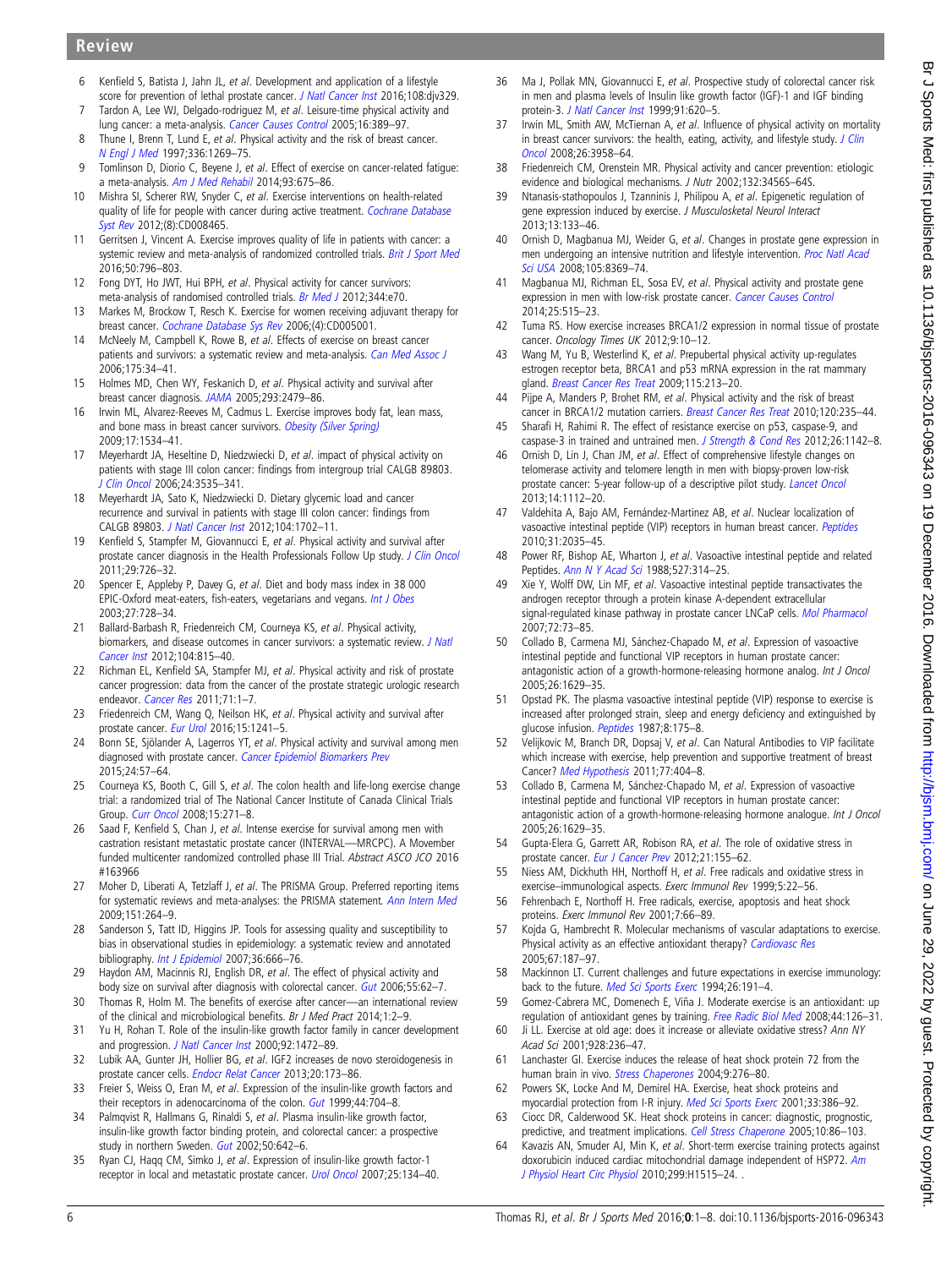Review

- <span id="page-6-0"></span>65 Scott JM. Modulation of anthracycline-induced cardiotoxicity by aerobic exercise in breast cancer—current evidence and underlying mechanisms. [Circulation](http://dx.doi.org/10.1161/CIRCULATIONAHA.111.021774)
- 2011;124:642–50. 66 Calabrese V, Scapagnini G, Colombrita C, et al. Redox regulation of heat shock protein expression in aging and neurodegenerative disorders associated with oxidative stress: a nutritional approach. [Amino acids](http://dx.doi.org/10.1007/s00726-003-0048-2) 2003;25:437-44.
- 67 Hahleh Z, Tfayli A, Najm A, et al. Heat shock proteins in cancer: targeting the 'chaperones'. [Future Med Chem](http://dx.doi.org/10.4155/fmc.12.50) 2012;4:927–35.
- 68 Fuqua SAW, Oesterreich S, Hilsenbeck SG, et al. Heat Shock proteins and drug resistance. [Breast Cancer Res Treat](http://dx.doi.org/10.1007/BF00666207) 1994;32:67–71.
- 69 Sturgeon K, Schadler K, Muthukumaran G, et al. Concomitant low dose doxorubicin treatment and exercise. Am J Physiol-Reg 2014;307:685–92.
- 70 Kaaks R, Lukanova A. Effects of weight control and physical activity in cancer prevention: role of endogenous hormone metabolism. [Ann NY Acad Sci](http://dx.doi.org/10.1111/j.1749-6632.2002.tb04118.x) 2002;963:268–81.
- 71 Hackney AC. Endurance exercise training and reproductive endocrine dysfunction in men: alterations in the hypothalamic-pituitary-testicular axis. [Curr Pharm Des](http://dx.doi.org/10.2174/1381612013398103) 2001;7:261–73.
- 72 Sgro P, Romanelli F, Felici F, et al. Testosterone responses to standardized short-term sub-maximal 30 mins and maximal endurance exercises 60 mins: issues on the dynamic adaptive role of the hypothalamic-pituitary-testicular axis. GH and testosterone transient rise. [J Endocrine Invest](http://dx.doi.org/10.1007/s40618-013-0006-0) 2014;37:13–24.
- 73 Enea C, Boisseau N, Ottavy M, et al. Effects of menstrual cycle, oral contraception and training on exercise-induced changes in circulating DHEA-sulphate and testosterone in young women. [Eur J Appl Physiol](http://dx.doi.org/10.1007/s00421-009-1017-6) 2009;106:365-73.
- 74 Niklas BJ, Ryan AJ, Treuth MM, et al. Testosterone, growth hormone and IGF-I responses to acute and chronic resistive exercise in men aged 55-70 years. [Int](http://dx.doi.org/10.1055/s-2007-973035) [J Sports Med](http://dx.doi.org/10.1055/s-2007-973035) 1995;16:445–50.
- 75 Craig BW, Brown R, Everhart J. Effects of progressive resistance training on growth hormone and testosterone levels in young and elderly subjects. [Mech Ageing Dev](http://dx.doi.org/10.1016/0047-6374(89)90099-7) 1989;49:159–69.
- 76 Jensen J, Oftebro H, Breigan B, et al. Comparison of changes in testosterone concentrations after strength and endurance exercise in well trained men. [Eur](http://dx.doi.org/10.1007/BF00868080) [J Appl Physiol Occup Physiol](http://dx.doi.org/10.1007/BF00868080) 1991;63:467-71.
- 77 Sutton JR, Coleman MJ, Casey J, et al. Androgen response during physical exercise. **[BMJ](http://dx.doi.org/10.1136/bmj.1.5852.520)** 1973:1:520-2.
- 78 Hayes LD. Six weeks of conditioning exercise increases total, but not free testosterone in lifelong sedentary aging men. [Aging Male](http://dx.doi.org/10.3109/13685538.2015.1046123) 2015;18:195-200.
- 79 MacKelvie KJ, Taunton JE, McKay HA, et al. Bone mineral density and serum testosterone in chronically trained, high mileage 40-55-year-old male runners. [Br](http://dx.doi.org/10.1136/bjsm.34.4.273) [J Sports Med](http://dx.doi.org/10.1136/bjsm.34.4.273) 2000;34:273–8.
- 80 Hawkins VN, Foster-Schubert K, Chubak J, et al. Effect of exercise on serum sex hormones in men: a 12-month randomized clinical trial. [Med Sci Sports Exerc](http://dx.doi.org/10.1249/mss.0b013e31815bbba9) 2008;40:223–33.
- 81 Safarinejad MR, Azma K, Kolahi AA. The effects of intensive, long-term treadmill running on reproductive hormones, hypothalamus-pituitary-testis axis and semen quality: a randomized controlled study. [J Endocrinol](http://dx.doi.org/10.1677/JOE-08-0477) 2009;200:259-71.
- 82 Haring R, Ittermann T, Vöelzke H, et al. Prevalence, incidence and risk factors of testosterone deficiency in a population-based cohort of men: results from the study of health Pomerania. [Aging Male](http://dx.doi.org/10.3109/13685538.2010.487553) 2010;13:247–57.
- 83 Zimmer P, Jäger E, Bloch W, et al. Influence of a six month endurance exercise program on the immune function of prostate cancer patients undergoing antiandrogen therapy or chemotherapy: design and rationale of the ProImmun study. [BMC cancer](http://dx.doi.org/10.1186/1471-2407-13-272) 2013;13:272.
- 84 Matsumoto AM, Bremner WJ. Serum testosterone assays-accuracy matters. [J Clin](http://dx.doi.org/10.1210/jc.2003-032175) [Endocrinol Metab](http://dx.doi.org/10.1210/jc.2003-032175) 2004;89:520–4.
- 85 BostrÖm P, Wu J, Jedrychowski MP, et al. Irisin induces brown fat of white adipose tissue in vivo and protects against diet-induced obesity and diabetes. [Nature](http://dx.doi.org/10.1038/nature10777) 2012;481:463–8.
- 86 Provatopoulou X, Georgiou G, Kalogera E, et al. Serum irisin levels are lower in patients with breast cancer: association with diagnosis and disease tumour characteristics. [BioMed Central](http://dx.doi.org/10.1186/s12889-015-2169-4) 2015;15:898.
- 87 Gannon NP, Vaughan RA, Garcia-Smith R, et al. Effects of the exercise-inducible myokine irisin on malignant and non-malignant breast epithelial cell behavior in vitro. Int J Cancer 2015;15:136.
- 88 Moon HS, Mantzoros CS. Regulation of cell proliferation and malignant potential by irisin in endothelial, colon, thyroid and oesophageal cancer cell lines. [Metab](http://dx.doi.org/10.1016/j.metabol.2013.10.005) [Clin Exp](http://dx.doi.org/10.1016/j.metabol.2013.10.005) 2014;63:188–93.
- 89 Albrecht E, NOrheim F, Thiede B, et al. Irisin-a myth rather than an exercise-inducible myokine. [Sci Rep](http://dx.doi.org/10.1038/srep08889) 2015;5:8889.
- 90 Jedrychowski MP, Wrann CD, Paulo JA, et al. Detection and quantitation of circulating human irisin by tandem mass spectrometry. [Cell Metab](http://dx.doi.org/10.1016/j.cmet.2015.08.001) 2015;22:734–40.
- 91 Wang JS, Weng TP. Hypoxic exercise training promotes antitumour cytotoxicity of natural killer cells in young men. [Clin Sci](http://dx.doi.org/10.1042/CS20110032) 2011;121:343-53.
- 92 Radom-Azik S, Zaldivar FP, Haddad F, et al. Impact of brief exercise on peripheral blood NK-cell gene and microRNA expression in young adults. [J Appl Physiol](http://dx.doi.org/10.1152/japplphysiol.01341.2012) 1985 (2013 online);114:628–36.
- 93 Hoffman-Goetz L, Pedersen BK. Exercise and the immune system: a model of the stress response? [Immunol Today](http://dx.doi.org/10.1016/0167-5699(94)90177-5) 1994;15:382-7.
- 94 Pedersen BK, Bruunsgaard H. How physical exercise influences the establishment of infections. [Sports Med](http://dx.doi.org/10.2165/00007256-199519060-00003) 1995;19:393-400.
- 95 Rukavina D, Laskarin G, Rubesa G, et al. Age-related decline of perforin expression in human cytotoxic T lymphocytes and natural killer cells. Blood 1998;92:2410–20.
- 96 Franceschi C, Monti D, Sansoni P, et al. The immunology of exceptional individuals: the lesson of centenarians. [Immunol Today](http://dx.doi.org/10.1016/0167-5699(95)80064-6) 1995;16:12-16.
- 97 Lautenbach A, Breitmeier D, Kuhlmann S, et al. Human obesity reduces the number of hepatic leptin receptor (Ob-R) expressing NK-cells. [Endocr Res](http://dx.doi.org/10.3109/07435800.2011.580442) 2011;36:158–66.
- 98 Khansari N, Shakiba Y, Mahmoudi M, et al. Chronic inflammation and oxidative stress as a major cause of age-related diseases and cancer. [Recent Pat In](http://dx.doi.org/10.2174/187221309787158371)flamm [Allergy Drug Discov](http://dx.doi.org/10.2174/187221309787158371) 2009;3:73–80.
- 99 Wolpin BM, Bao Y, Qian ZR. Hyperglycemia, insulin resistance, impaired pancreatic β-Cell function, and risk of pancreatic cancer. [Natl Cancer Inst](http://dx.doi.org/10.1093/jnci/djt123) 2013;105:1027–35.
- 100 Stark JR, Li H, Kraft P, et al. Circulating pre-diagnostic interleukin-6 and C-reactive protein and prostate cancer incidence and mortality. [Int J Cancer](http://dx.doi.org/10.1002/ijc.24241) 2009;124:2683–9.
- 101 Ismail HA, Lessard L, Mes-Masson AM, et al. Expression of NF-kappaB in prostate cancer lymph node metastases. [Prostate](http://dx.doi.org/10.1002/pros.10335) 2004;58:308-13.
- 102 Michalaki V, Syrigos K, Charles P, et al. Serum levels of IL-6 and TNF-alpha correlate with clinicopathological features and patient survival in patients with prostate cancer. [Br J Cancer](http://dx.doi.org/10.1038/sj.bjc.6601814) 2004;90:2312–16.
- 103 Hotamisligil GS. Inflammation and metabolic disorders. [Nature](http://dx.doi.org/10.1038/nature05485) 2006;444:860-7.<br>104 Niihuis J. Rensen SS. Slaats Y. et al. Neutrophil activation in morbid
- Nijhuis J, Rensen SS, Slaats Y, et al. Neutrophil activation in morbid obesity, chronic activation of acute inflammation. [Obesity \(Silver Spring\)](http://dx.doi.org/10.1038/oby.2009.113) 2009;17:2014–18.
- 105 Nicklas BJ, Hsu FC, Brinkley TJ, et al. Exercise training and plasma C-reactive protein and interleukin-6 in elderly people. [J Am Geriatr Soc](http://dx.doi.org/10.1111/j.1532-5415.2008.01994.x) 2008;56:2045-52.
- 106 Madaan S, Abel PD, Chaudhary KS, et al. Cytoplasmic induction and over-expression of cyclooxygenase-2 in human prostate cancer: implications for prevention and treatment. **[BJU Int](http://dx.doi.org/10.1046/j.1464-410x.2000.00867.x)** 2000;86:736-41.
- 107 Hsu AL, Ching TT, Wang DS, et al. The cyclooxygenases-2 inhibitor celecoxib induces apoptosis by blocking Akt activation in human prostate cancer cells independently of Bcl-2. [J Biol Chem](http://dx.doi.org/10.1074/jbc.275.15.11397) 2000;275:11397–403.
- 108 Liu XH, Yao S, Kirschenbaum A, et al. NS398, a selective cyclooxygenase-2 inhibitor, induces apoptosis and down-regulates bcl-2 expression in LNCaP cells. Cancer Res 1998;58:4245–9.
- 109 Greenberg ER, Baron JA, Freeman DH JR, et al. Reduced risk of large-bowel adenomas among aspirin users. The Polyp Prevention Study Group. [J Nat Cancer](http://dx.doi.org/10.1093/jnci/85.11.912) [Instit](http://dx.doi.org/10.1093/jnci/85.11.912) 1993;85:912–16.
- 110 Thun MJ, Namboodiri MM, Heath CW Jr. Aspirin use and reduced risk of fatal colon cancer. [N Engl J Med](http://dx.doi.org/10.1056/NEJM199112053252301) 1991;325:1593-6.
- 111 Harris RE, Namboodiri KK, Farrar WB. Non steroidal anti-inflammatory drugs and breast cancer. [Epidemiology](http://dx.doi.org/10.1097/00001648-199603000-00017) 1996;7:203-5.
- 112 Anderson SD, Pojer R, Smith ID, et al. Exercise-related changes in plasma levels of 15-keto-13,14-dihydro-prostaglandin F2alpha and noradrenaline in asthmatic and normal subjects. Scand J Respir Dis 1976;57:41–8.
- 113 Fairey AS, Courneya KS, Field CJ, et al. Physical exercise and immune system function in cancer survivors: a comprehensive review and future directions. [Cancer](http://dx.doi.org/10.1002/cncr.10244) 2002;94:539–51.
- 114 Martinez ME, Heddens D, Earnest DL. Physical activity, body mass index, and prostaglandin  $E_2$  levels in rectal mucosa. [J Natl Cancer Inst](http://dx.doi.org/10.1093/jnci/91.11.950) 1999;91:950-3.
- 115 Balducci S, Zanuso S, Nicolucci A, et al. Anti- inflammatory effect of exercise training in subjects with type 2 diabetes and the metabolic syndrome is dependent on exercise modalities and independent of weight loss. [Nutr Metab Cardiovasc Dis](http://dx.doi.org/10.1016/j.numecd.2009.04.015) 2010;20:608–17.
- 116 Ligibel L, Campbell A, Chen H, et al. Impact of physical activity on insulin levels in breast cancer survivors. [J Clin Oncol](http://dx.doi.org/10.1200/JCO.2007.12.7357) 2007;26(6):907-12.
- 117 Irwin ML, Varma K, Alvarez-Reeves M, et al. Randomized controlled trial of aerobic exercise on insulin and insulin-like growth factors in breast cancer survivors: the Yale exercise and survivorship study. [Cancer Epidemiol Biomarkers](http://dx.doi.org/10.1158/1055-9965.EPI-08-0531) [Prev](http://dx.doi.org/10.1158/1055-9965.EPI-08-0531) 2009:18:306-13.
- 118 Segal R, Reid RD, Courneya KS, et al. Randomized controlled trial of resistance or aerobic exercise in men receiving radiation therapy for prostate cancer. J Clin Oncol 2009;20:344–51.
- 119 Hvid T, Winding K, Rinnov A, et al. Endurance training improves insulin sensitivity and body composition in prostate cancer patients treated with androgen deprivation therapy. [Endocr Relat Cancer](http://dx.doi.org/10.1530/ERC-12-0393) 2013;20:621-32.
- 120 Flanagan J, Gray PK, Hahn N, et al. Presence of the metabolic syndrome is associated with shorter time to castration-resistant prostate cancer. [Ann Oncol](http://dx.doi.org/10.1093/annonc/mdq443) 2011;22:801–7.
- 121 Rhee H, Gunter JH, Heathcote P, et al. Adverse effects of androgen-deprivation therapy in prostate cancer and their management. [BJU Int](http://dx.doi.org/10.1111/bju.12964) 2015;115(Suppl 5):3–13.